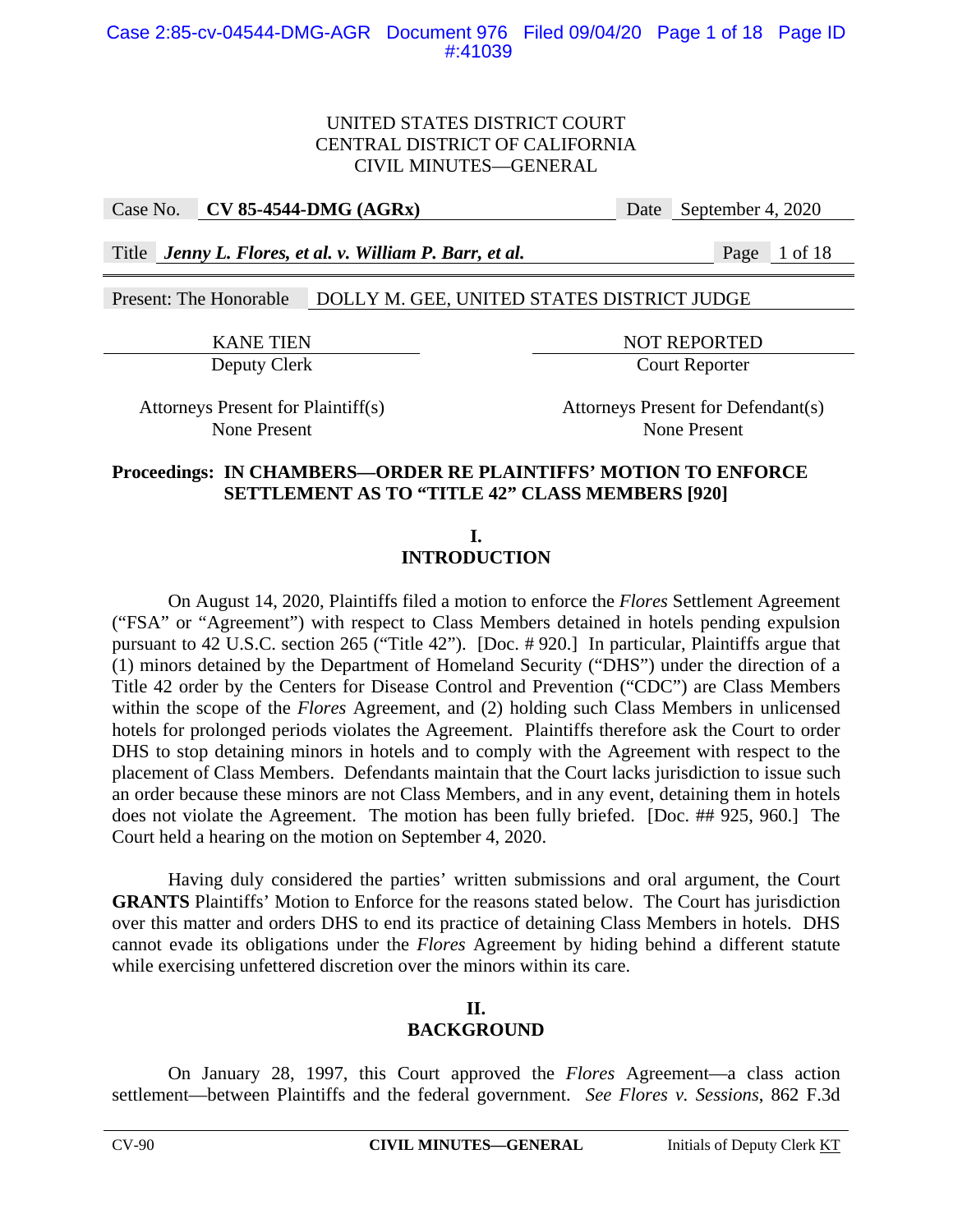### Case 2:85-cv-04544-DMG-AGR Document 976 Filed 09/04/20 Page 2 of 18 Page ID #:41040

#### UNITED STATES DISTRICT COURT CENTRAL DISTRICT OF CALIFORNIA CIVIL MINUTES—GENERAL

| Case No. $CV 85-4544-DMG (AGRx)$                         | Date September 4, 2020 |
|----------------------------------------------------------|------------------------|
|                                                          |                        |
| Title Jenny L. Flores, et al. v. William P. Barr, et al. | Page 2 of 18           |

863, 866 (9th Cir. 2017). At the time, the Immigration and Naturalization Service ("INS") was the primary agency tasked with enforcing the nation's immigration laws, principally the Immigration and Nationality Act, also known as Title 8. It was the INS's conduct that was at issue in the *Flores* litigation, as memorialized in the Agreement's class definition: "All minors who are detained in the legal custody of the INS." FSA at  $\P$  10 [Doc. # 101].

In 2002, Congress passed the Homeland Security Act, which abolished the INS and transferred its functions to various agencies within the newly created DHS, as well as to the Office of Refugee Resettlement ("ORR"), an agency within the Department of Health and Human Services ("HHS"). 6 U.S.C. §§ 251, 279, 291. Also transferred to DHS were the functions of the former U.S. Customs Service, which had been a part of the Treasury Department. *Id.* at § 203(1). The immigration and customs security and enforcement-related functions were comingled and vested into two agencies within DHS: Customs and Border Protection ("CBP") and Immigration and Customs Enforcement ("ICE"). *See* 6 U.S.C. § 211; *id.*  at § 252 (establishing the Bureau of Border Security); H.R. Doc. No. 108-32, at 1 (renaming the Bureau of Border Security the "Bureau of Immigration and Customs Enforcement").

The *Flores* Agreement is binding upon the named Defendants and their "agents, employees, contractors and/or successors in office." FSA at  $\P$  1. Consequently, after the reorganization of the INS, its "obligations under the Agreement now apply to the Department of Homeland Security and the Department of Health and Human Services." *Flores v. Barr*, 934 F.3d 910, 912 n.2 (9th Cir. 2019).

On March 20, 2020, CDC, a subagency of HHS, issued an order closing the United States' borders with Mexico and Canada to certain persons in response to the COVID-19 pandemic. *See* Order Suspending Introduction of Certain Persons from Countries where a Communicable Disease Exists, 85 Fed. Reg. 17,060 (Mar. 26, 2020) (effective March 20, 2020) ("Closure Order"). The Closure Order called for covered persons to be removed from the United States and returned to their country of origin, or another practicable location, as rapidly as possible. *Id.* at 17,067. It applied to "persons traveling from Canada or Mexico (regardless of their country of origin) who would otherwise be introduced into a congregate setting in a land Port of Entry (POE) or Border Patrol station at or near the United States borders with Canada and Mexico," and exempted U.S. citizens, permanent residents, and those with valid travel documents or subject to the visa waiver program, among others. *Id.* at 17,061. The Closure Order was issued pursuant to HHS's authority under 42 U.S.C. sections 265 and 268. Enacted in 1944, the relevant section of Title 42 states: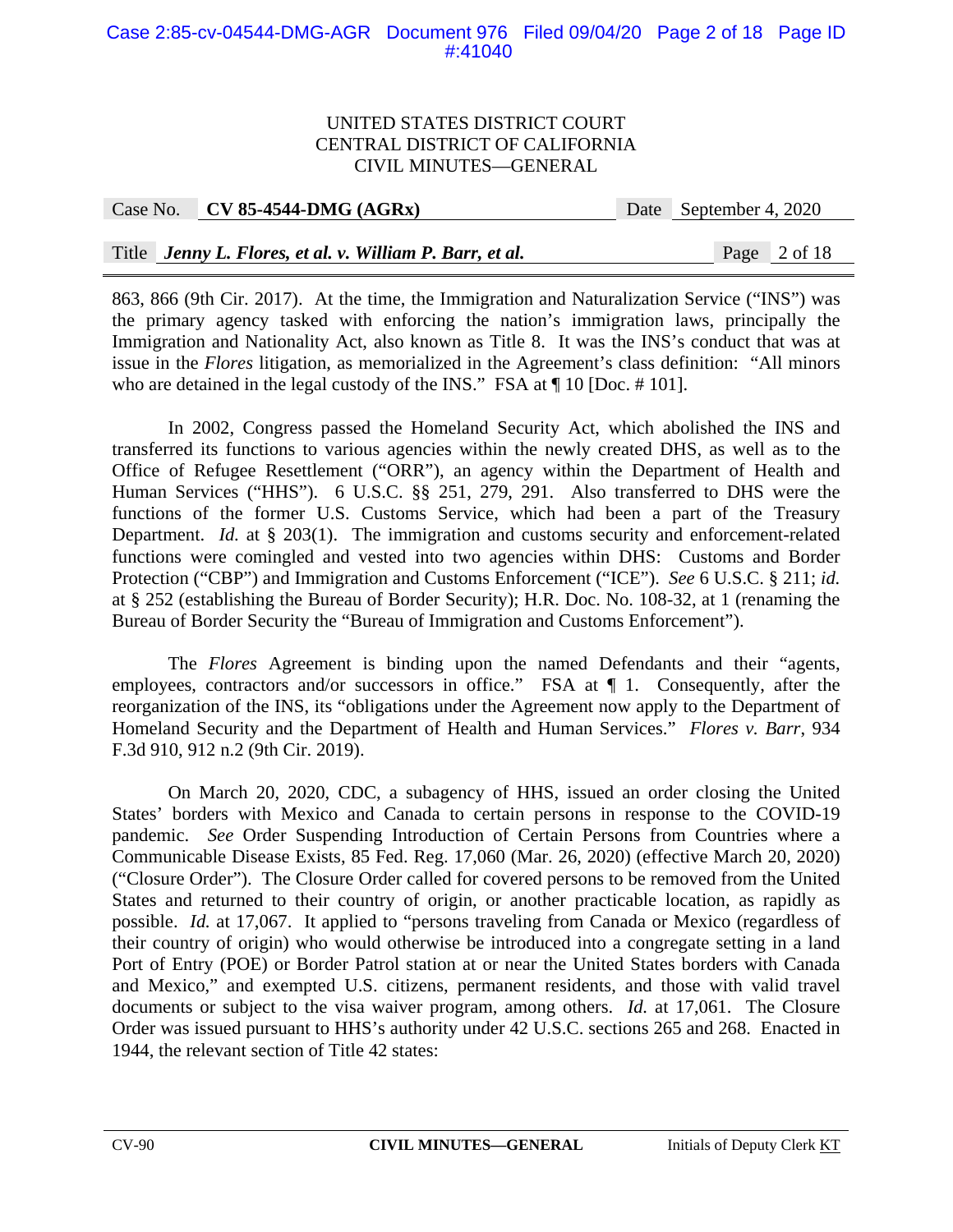### Case 2:85-cv-04544-DMG-AGR Document 976 Filed 09/04/20 Page 3 of 18 Page ID #:41041

#### UNITED STATES DISTRICT COURT CENTRAL DISTRICT OF CALIFORNIA CIVIL MINUTES—GENERAL

Case No. **CV 85-4544-DMG (AGRx)** Date September 4, 2020

### Title *Jenny L. Flores, et al. v. William P. Barr, et al.* Page 3 of 18

Whenever [the Secretary of HHS] determines that by reason of the existence of any communicable disease in a foreign country there is serious danger of the introduction of such disease into the United States, and that this danger is so increased by the introduction of persons or property from such country that a suspension of the right to introduce such persons and property is required in the interest of the public health, the [Secretary], in accordance with regulations approved by the President, shall have the power to prohibit, in whole or in part, the introduction of persons and property from such countries or places as he shall designate in order to avert such danger, and for such period of time as he may deem necessary for such purpose.

42 U.S.C. § 265. The Closure Order noted the "serious danger" of COVID-19 entering the United States through land Ports of Entry and Border Patrol Stations operated by CBP. 85 Fed. Reg. at 17,061. The Order "requested that DHS implement this order because CDC does not have the capability, resources, or personnel needed to do so." *Id.* at 17,067. The Closure Order has since been extended twice, the second time indefinitely. *See* Extension of Order Suspending Introduction of Certain Persons from Countries where a Communicable Disease Exists, 85 Fed. Reg. 22,424 (Apr. 22, 2020) (effective April 20, 2020); Amendment and Extension of Order Suspending Introduction of Certain Persons from Countries where a Communicable Disease Exists, 85 Fed. Reg. 31,503 (May 26, 2020) (effective May 21, 2020).

 On July 22, 2020, the Independent Monitor, Andrea Ordin, and Special Expert, Dr. Paul H. Wise, filed an Interim Report on the Use of Temporary Housing for Minors and Families Under Title 42 ("July 22 Interim Report") [Doc. # 873], alerting the Court to DHS's practice of using hotels to temporarily house accompanied and unaccompanied minors pending their expulsion under Title 42, routinely for multiple days. *Id.* at  $11<sup>1</sup>$  On August 7, 2020, the Court determined the issue of "hoteling" to be beyond the scope of prior briefing and ordered the Plaintiffs to file a motion to enforce on an expedited briefing schedule. [Doc. # 914.] In the same Order, the Court directed the Independent Monitor to continue observing and reporting on Title 42 hoteling. On August 26, 2020, the Monitor filed another Interim Report, finding that 25 hotels across three states have been used to house 660 minors between the ages of 10 and 17, 577 of whom were unaccompanied. August 26 Interim Report at 12, 15 [Doc. # 938]. Of the unaccompanied minors, 126 (26%) were under 15 years of age. *Id.* at 15. On average, minors are housed in hotels for just under five days, though 25% have been held for more than 10 days,

<sup>&</sup>lt;u>1</u> <sup>1</sup> All page references herein are to page numbers inserted by the CM/ECF system.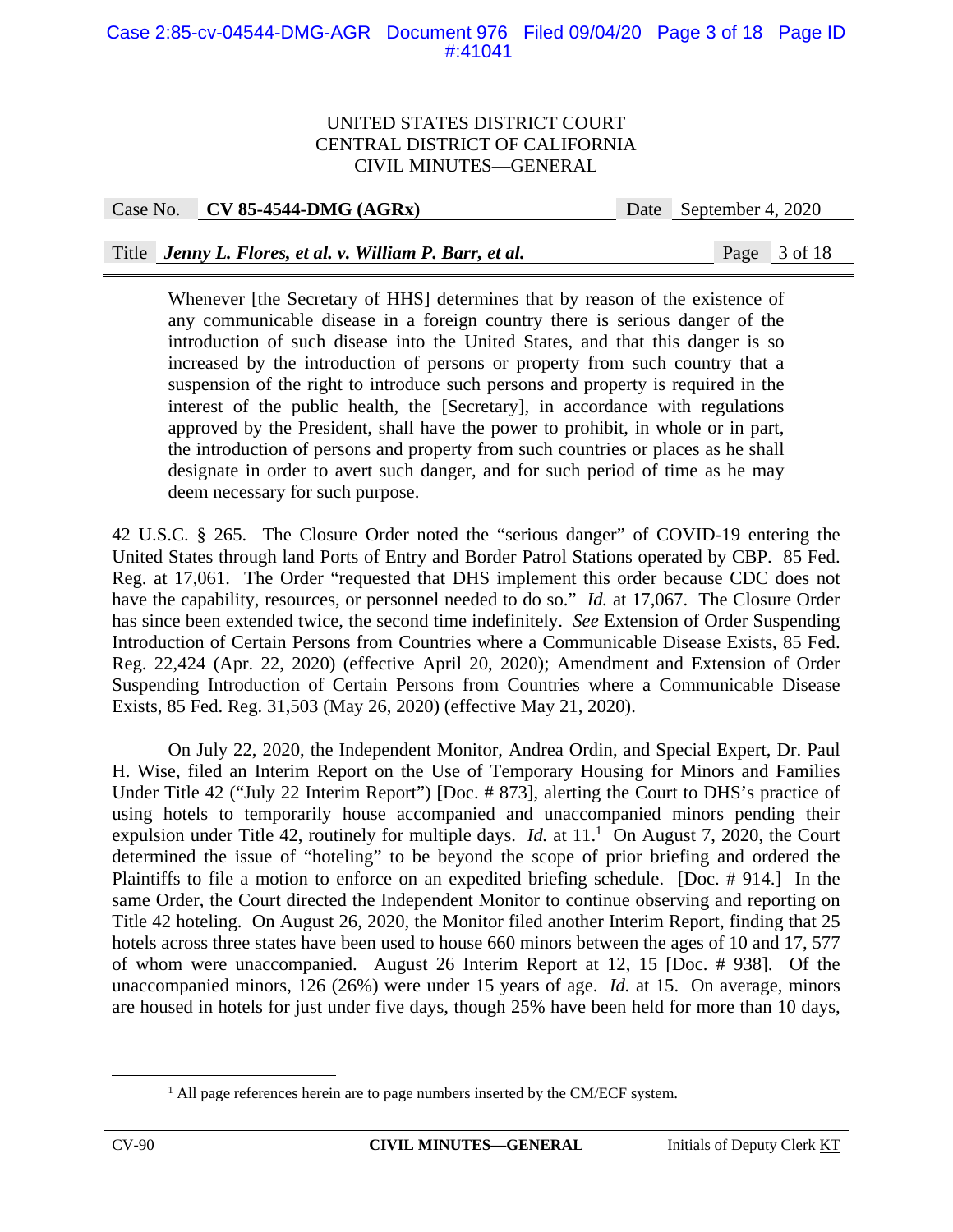#### Case 2:85-cv-04544-DMG-AGR Document 976 Filed 09/04/20 Page 4 of 18 Page ID #:41042

#### UNITED STATES DISTRICT COURT CENTRAL DISTRICT OF CALIFORNIA CIVIL MINUTES—GENERAL

|  | Case No. CV 85-4544-DMG $(AGRx)$                         | Date September 4, 2020 |
|--|----------------------------------------------------------|------------------------|
|  |                                                          |                        |
|  | Title Jenny L. Flores, et al. v. William P. Barr, et al. | Page 4 of 18           |

with a maximum stay of 28 days. *Id.* at 16; Supplemental Harper Decl. at  $\P$  6 [Doc. # 970].<sup>2</sup> The hoteling program is operated by ICE and its contractor, MVM, Inc. ("MVM"). July 22 Interim Report at 11. It has rapidly expanded since the Closure Order was first issued, becoming a fullscale detention operation for minors and families immediately preceding their expulsion under Title 42. *See id.*; August 26 Interim Report at 12. The Independent Monitor recommended that unaccompanied minors be excluded from the hoteling program, finding there to be "no assurance that the [hoteling program] can provide adequate custodial care for single minors." August 26 Interim Report at 21.3

# **III. LEGAL STANDARD**

The Court incorporates the legal standard for motions to enforce articulated in its July 24, 2015 and June 27, 2017 Orders and need not repeat it here. *See Flores v. Johnson*, 212 F. Supp. 3d 864, 869–70 (C.D. Cal. 2015); *Flores v. Sessions*, 394 F. Supp. 3d 1041, 1048–50 (C.D. Cal. 2017).

# **IV.**

#### **DISCUSSION**

 As a preliminary matter, the Court makes clear what is *not* at issue in this case—the validity of Title 42 expulsions. Much as an examination of the legal underpinning of the Migrant Protection Protocols ("MPP"), also known as the "Remain in Mexico" policy, is outside the purview of the *Flores* Agreement, so too is Defendants' policy of expelling minors pursuant to Title 42. *See* April 24, 2020 Order at 13 [Doc. # 784].

 $\frac{1}{2}$ <sup>2</sup> Statistics on the length of minors' stays in hotels, cited herein, may contain slight inaccuracies due to Defendants' late filing of corrected data. *See* Supplemental Harper Decl.; Corrected Attachment A to Opp. (under seal) [Doc. # 972]. The corrections to the data are not material to any of the Court's conclusions.

<sup>&</sup>lt;sup>3</sup> Defendants object to the Independent Monitor's Reports, claiming that the Monitor's recommendations hold Defendants to a standard not found in the *Flores* Agreement. [Doc. # 967.] The Monitor found that "the [hoteling program] is not fully responsive to the safe and sanitary requirements of young children." August 26 Interim Report at 19. The "safe and sanitary" requirement is directly found in the *Flores* Agreement, as is the requirement for conditions that "are consistent with the [] concern for the particular vulnerability of minors." FSA at ¶ 12.A. The Monitor's conclusions stem from the well-established definition of "safe and sanitary." *See Flores v. Barr*, 934 F.3d at 916 n.6 ("'safe and sanitary' conditions includes protecting children from developing short- or long-term illnesses as well as protecting them from accidental or intentional injury"); Part IV.B.2, *infra*. The Court therefore **OVERRULES** Defendants' objections.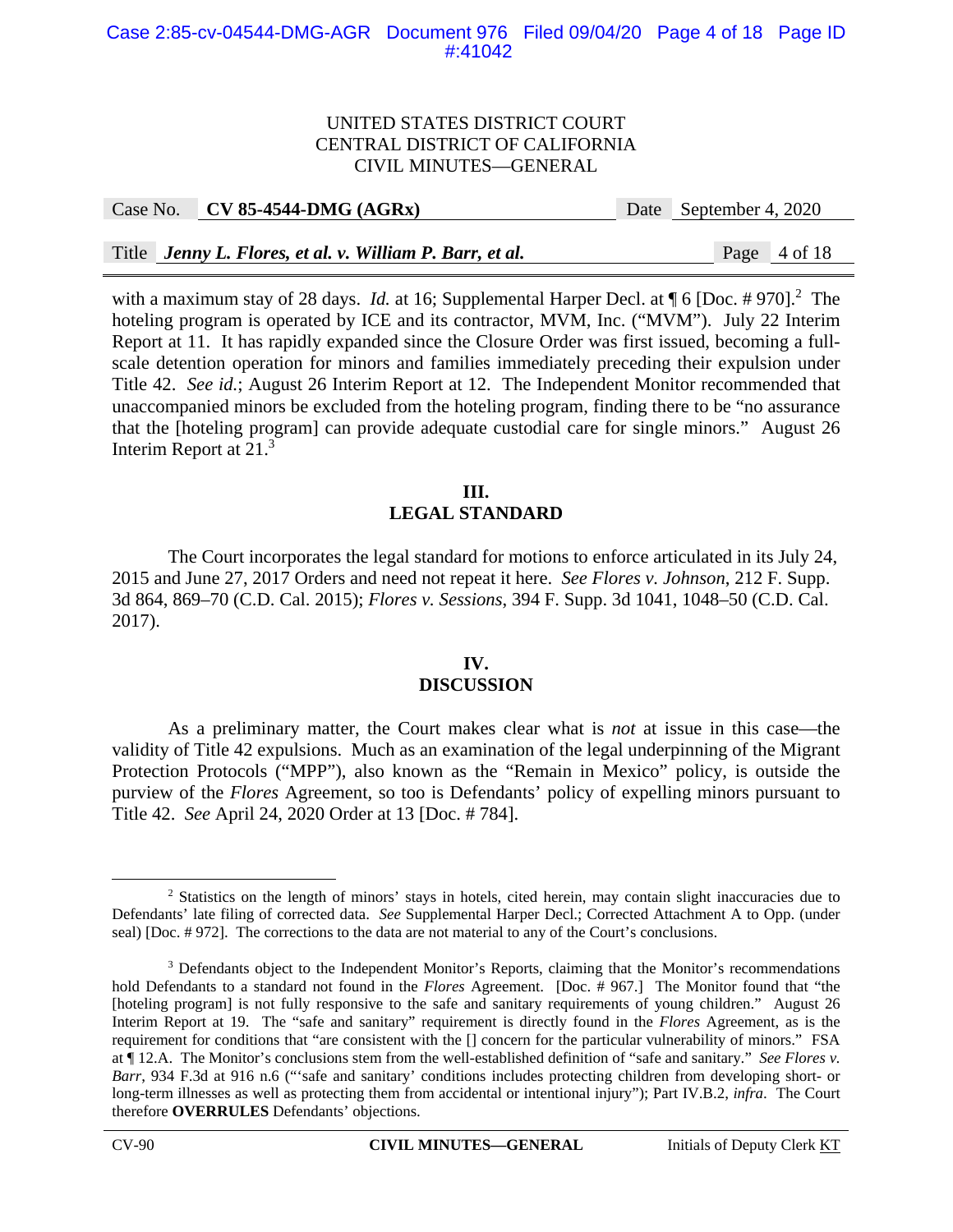|  | Case No. CV 85-4544-DMG $(AGRx)$                         | Date September 4, 2020 |  |
|--|----------------------------------------------------------|------------------------|--|
|  |                                                          |                        |  |
|  | Title Jenny L. Flores, et al. v. William P. Barr, et al. | Page 5 of 18           |  |

The sole focus of the Court is Defendants' treatment of minors within their "legal custody" and whether it comports with the requirements of the *Flores* Agreement. The Court considers first the threshold question of whether minors in Title 42 custody are *Flores* Class Members.

# **A. Jurisdiction Over Minors Detained Under Title 42**

The *Flores* Agreement provides protections to its Class Members, who are defined as "[a]ll minors who are detained in the legal custody of the INS." FSA at ¶ 10. Whether minors detained under Title 42 are Class Members therefore depends on who has legal custody over them, and whether that entity is a successor to the INS. The question turns on the definition of "legal custody" as contemplated by the Agreement.

# **1. The Meaning of "Legal Custody" Under the** *Flores* **Agreement**

When interpreting the language of a contract, "[t]he whole of a contract is to be taken together, so as to give effect to every part, if reasonably practicable, each clause helping to interpret the other." Cal. Civ. Code § 1641. The *Flores* Agreement discusses "custody" and "legal custody" throughout. Unless detention is necessary to "ensure the minor's safety or that of others," Paragraph 14 instructs the INS to "release a minor from its custody" to, in order of preference, a parent, legal guardian, adult relative, an adult designated by a parent or legal guardian "as willing to care for the minor's well-being," "a licensed program willing to accept custody," or to an adult or entity "seeking custody" when there is no other alternative. Paragraph 15 provides that, prior to a minor being "released from INS custody," the accepting custodian must agree to "provide for the minor's physical, mental, and financial well-being." Under Paragraph 16, if the accepting custodian fails to abide by this agreement, the INS "may terminate the custody arrangements and assume legal custody" of the minor. Paragraph 19 provides that, in the event a minor is not released, "the minor shall remain in INS custody." In such situations, the minor shall be placed in a licensed program, but "[a]ll minors placed in such a licensed program remain in the legal custody of the INS and may only be transferred or released under the authority of the INS."

In this context, the definition of "legal custody" is unambiguous. Each use of "custody" or "legal custody" connotes the ability to provide care and supervision for the child. The Agreement discusses the transfer of "custody" from the INS to parents or other private adults or entities, and it requires the transferee custodian to agree to provide for the minor's well-being. It also provides for the ability of the INS to transfer physical possession while retaining "legal custody," in which case only the INS can authorize further transfer or release. The use of the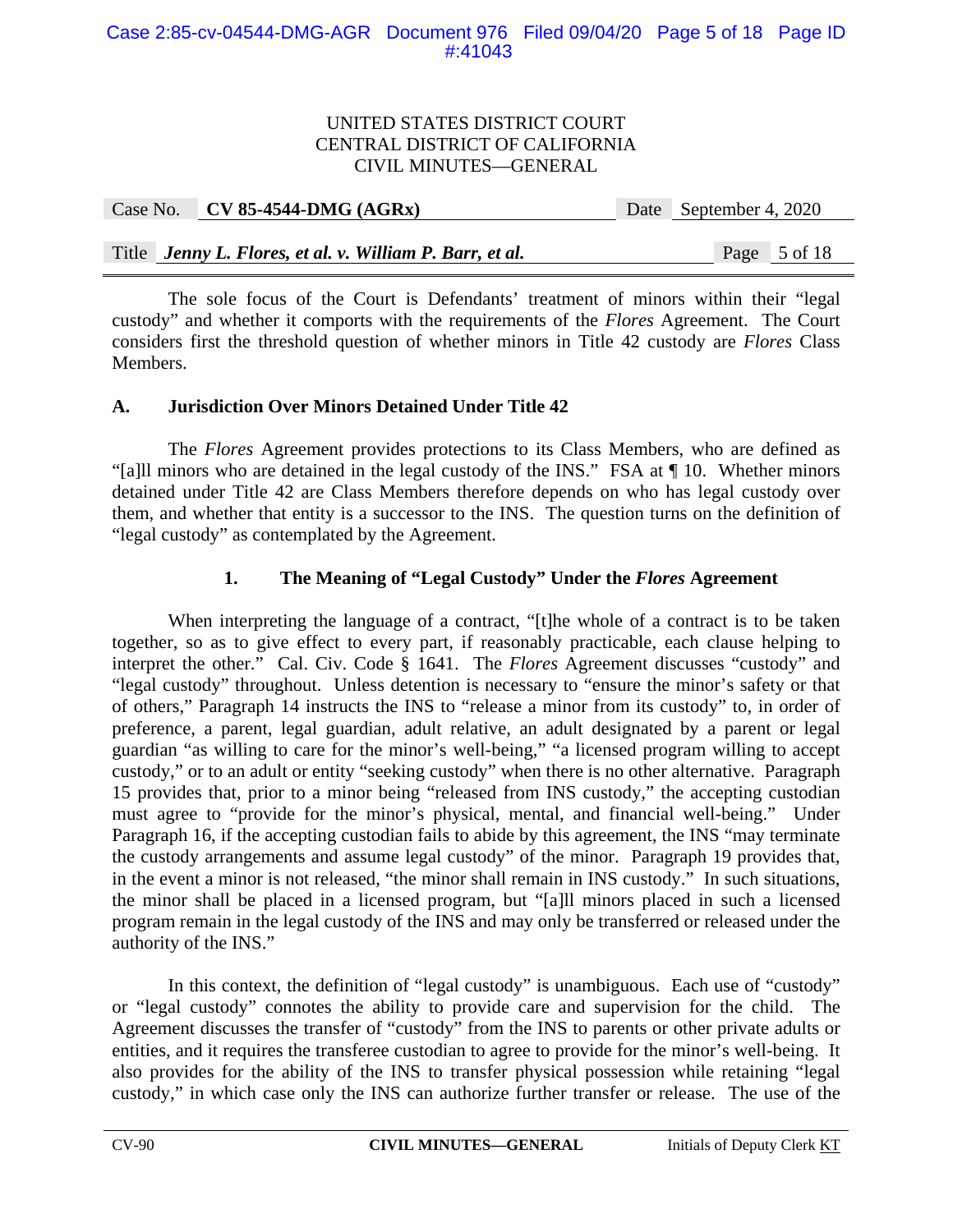### Case 2:85-cv-04544-DMG-AGR Document 976 Filed 09/04/20 Page 6 of 18 Page ID #:41044

#### UNITED STATES DISTRICT COURT CENTRAL DISTRICT OF CALIFORNIA CIVIL MINUTES—GENERAL

| Case No. CV 85-4544-DMG $(AGRx)$                         | Date September 4, 2020 |
|----------------------------------------------------------|------------------------|
|                                                          |                        |
| Title Jenny L. Flores, et al. v. William P. Barr, et al. | Page 6 of 18           |

word "legal" is telling. The Agreement employs the formal meaning of "legal custody," derived from family law, signifying the right and responsibility to care for the well-being of the child and make decisions on the child's behalf. *See* Black's Law Dictionary (11th ed. 2019) (defining "legal custody" as "[t]he authority to make significant decisions on a child's behalf, including decisions about education, religious training, and healthcare"); Cal. Fam. Code §§ 3003, 3006 (defining "legal custody" as "the right and the responsibility to make the decisions relating to the health, education, and welfare of a child"); *see also In re Jennifer R.*, 14 Cal. App. 4th 704, 710 (1993) (recognizing legal custody as the ability to make "major decisions that are going to effect [sic] the life of the child").

# **2. "Legal Custody" Under Title 42 Procedures**

With this understanding in mind, there is no doubt that DHS maintains legal custody of minors subject to Title 42 expulsion. From the moment they are first apprehended until they are released or expelled, DHS has the authority to make decisions relating to the welfare and legal status of the children.

DHS agents have near complete control over whether, when, and how they apprehend individuals under Title 42. The Closure Order delegated to CBP the responsibility to execute its directives, and noted that CBP had already "developed an operational plan" for its implementation. 85 Fed. Reg. at 17,067. Based on CBP's internal guidance memo on the Closure Order, titled "Operation Capio," Border Patrol agents are tasked with apprehending persons under the Closure Order and "may rely on their training and expertise in detecting, apprehending, and determining whether persons are subject to the CDC order." U.S. Customs & Border Protection, *COVID-19 Capio Memo*, https://www.documentcloud.org/documents/6824221-COVID-19-CAPIO.html ("Capio Memo") at  $1<sup>4</sup>$ . The Closure Order also grants DHS the discretion to exempt certain covered individuals "based on the totality of the circumstances," although they "shall consult with CDC" regarding these individualized exceptions. 85 Fed. Reg. at 17,061.

DHS also appears to exercise unilateral discretion over whether detained minors remain within the Title 42 expulsion process or are transferred into Title 8 proceedings, such as removal proceedings under 8 U.S.C. section 1229(a). The Capio Memo provides that when an individual is "determined to no longer be amenable" to Title 42 expulsion, they are to be processed under Title 8. Only the "Chief Patrol Agent" of CBP can sign off on such a decision. Capio Memo at

 $\overline{a}$  The Capio Memo is an internal document published by the press and cited by Plaintiffs, but Defendants do not dispute its authenticity.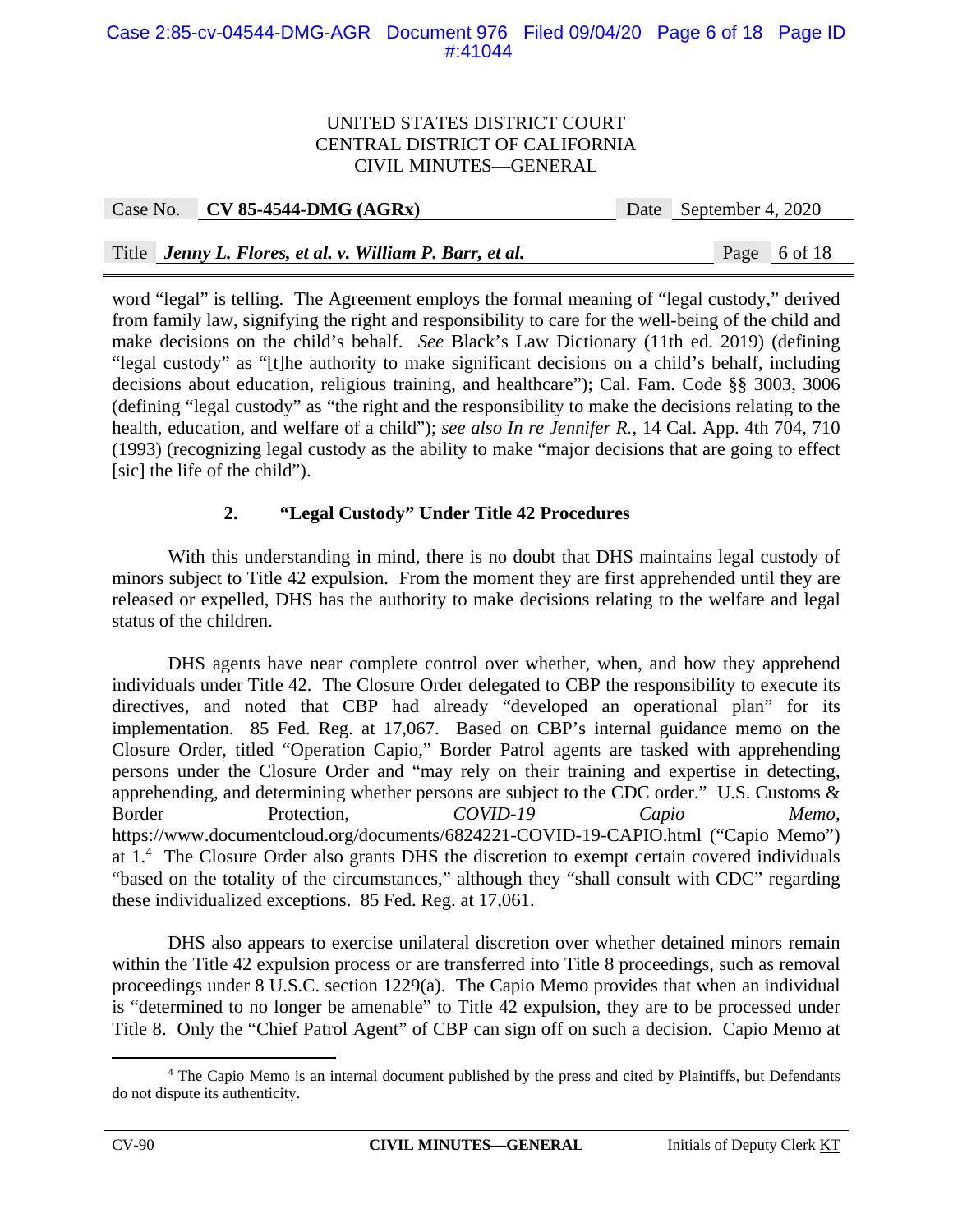### Case 2:85-cv-04544-DMG-AGR Document 976 Filed 09/04/20 Page 7 of 18 Page ID #:41045

#### UNITED STATES DISTRICT COURT CENTRAL DISTRICT OF CALIFORNIA CIVIL MINUTES—GENERAL

Case No. **CV 85-4544-DMG (AGRx)** Date September 4, 2020

### Title *Jenny L. Flores, et al. v. William P. Barr, et al.* Page 7 of 18

2. There is no procedure for CDC to review or approve that decision. Moreover, multiple legal services providers attest that DHS summarily re-designates minors from Title 42 to Title 8 custody, with no explanation given, and perhaps for no other reason than that counsel has appeared to advocate on the child's behalf. *See* Nagda Decl. at ¶ 32 [Doc. # 920-4] ("We are not aware of any reason for the children's 're-designation' other than our efforts to notify DHS that we were aware of the child's presence in DHS custody."); Galindo Decl. at ¶ 5 [Doc. # 897-3] ("[E]very time we have contacted the government about a specific child who had not yet been removed, the government has removed that child from the Title 42 Process."); Odom Decl. at ¶ 19 [Doc. # 920-3] ("In almost every case, our intervention has succeeded in officials reprocessing the children under Title 8, rather than Title 42[.]"); Galindo Decl. at ¶ 3 [Doc. # 920-7] ("As of August 13, 2020, the U.S. government has transferred at least 44 unaccompanied children out of the Title 42 process and into ORR care as a result of our efforts." $)$ .<sup>5</sup> CDC appears to have no role in this process. *See* Nagda Decl. at ¶ 33 ("[W]e have never interacted with a CDC representative in any capacity[.]"); Seaton Decl. at ¶ 16 [Doc. # 920-5] ("I did not interact or communicate with any representatives from the CDC during my representation of [a minor in Title 42 custody]."). In July 2020, 46 minors were reprocessed from Title 42 to Title 8 custody. *See* Adamson Decl., Ex. 1, Title 42 Data Summary ("July Data Summary") at 20, 25 [Doc. # 960-1].

DHS also has complete control over where and under what conditions to detain minors under Title 42, including over the decision to house them in hotels. The hoteling operation is managed by the Juvenile and Family Residential Management Unit of ICE, which has hired a contractor to run the facilities on the ground, though ICE "oversees all aspects of the operations." *See* Harper Decl. at ¶¶ 1–3, 11 [Doc. # 925-1]. CDC appears to have no role in the process. *See id.* ICE feeds, clothes, and provides for the hygiene of the minors, with apparently no input from CDC. S*ee id.* at ¶¶ 13–18. ICE even handles medical care for the minors, *see id.* at ¶ 20, notwithstanding CDC and HHS's expertise in the field. In other words, DHS maintains "the right and the responsibility to make the decisions relating to the health, education, and welfare of [the] child." Cal. Fam. Code §§ 3003, 3006 (definition of legal custody in the family law context).

Finally, DHS has wide discretion to determine when and whether minors held under Title 42 leave their custody. According to the Independent Monitor, the amount of time minors spend in hotels under Title 42 custody varies widely, with no apparent methodology and no formal

 $rac{1}{5}$ <sup>5</sup> Defendants object to many of Plaintiffs' declarations for lack of personal knowledge. Opp. at 26 n.10 [Doc. # 925]. To the extent that Plaintiffs' declarants offer hearsay testimony on behalf of others in their organizations, any defect as to this testimony can be easily remedied if a full evidentiary hearing is requested and deemed necessary. The Court therefore provisionally **OVERRULES** Defendants' evidentiary objections.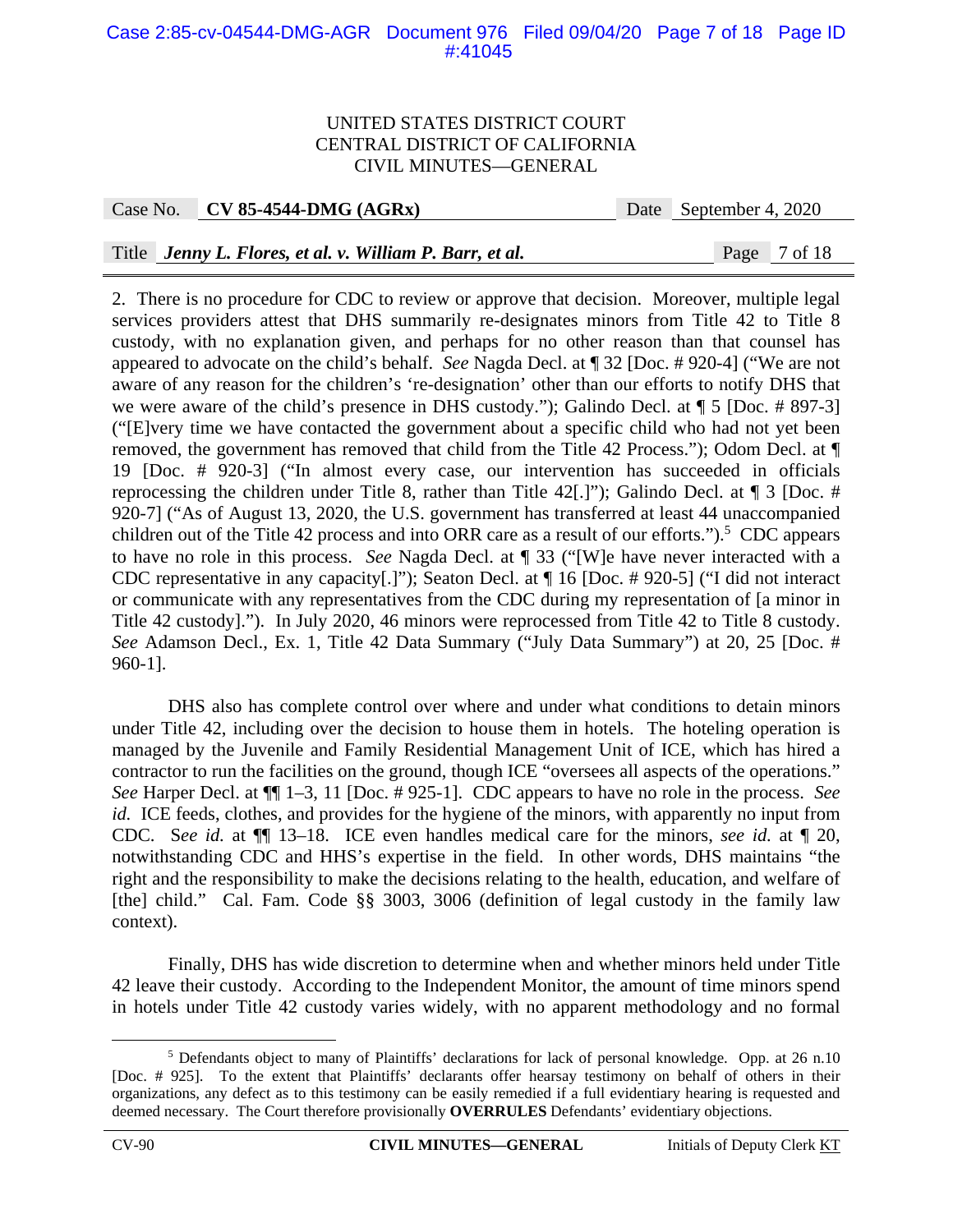### Case 2:85-cv-04544-DMG-AGR Document 976 Filed 09/04/20 Page 8 of 18 Page ID #:41046

#### UNITED STATES DISTRICT COURT CENTRAL DISTRICT OF CALIFORNIA CIVIL MINUTES—GENERAL

| Case No. $\vert$ CV 85-4544-DMG (AGRx)                   | Date September 4, 2020 |
|----------------------------------------------------------|------------------------|
|                                                          |                        |
| Title Jenny L. Flores, et al. v. William P. Barr, et al. | Page 8 of 18           |

limits on the length of stays. August 26 Interim Report at 16–19. There is no indication that CDC plays any role in deciding when minors' custody with DHS ends and they are ultimately expelled from the country. DHS retains plenary authority to make this "major decision" affecting the child's life. *See In re Jennifer R.*, 14 Cal. App. 4th at 710.

Defendants do not dispute the degree of control DHS exercises over the minors. Opp. at 19–20 [Doc. # 925]. They also rightly recognize that the Agreement contemplates a definition of "legal custody" distinct from physical custody, even pointing to state family law authorities on the meaning of legal custody. *Id.* at 14–15; Defs.' Response to Pls.' Report on Parties' Conference re "Title 42" Class Members at 5–6 n.2 [Doc. # 900]. But they then insist that legal custody refers to "the source of legal authority to hold the child," irrespective of who actually controls the child's life, and that therefore legal custody belongs to CDC. Opp. at 19. Neither the law nor the *Flores* Agreement employs the term "legal custody" in such a cabined manner.

Defendants point to Paragraph 19, which provides for the INS to hand over physical custody to a licensed program while retaining legal custody, as evidence that CDC too can maintain legal custody even while delegating physical custody to DHS. But Paragraph 19 specifically reserves for the INS the sole authority to release or transfer the minor, as is consistent with the authority inherent in having legal custody. Licensed programs also have a host of minimum standards by which they must abide. *See* FSA, Ex. 1. By contrast, CDC does not appear to have any voice in the child's future legal status or physical placement, whereas DHS has free rein. Even if the Court assumes for the sake of argument that the CDC maintains some form of legal custody as the source of the detention authority, that does not foreclose DHS from having legal custody by virtue of its unbridled authority to take actions and make decisions relating to the minor. *See* Cal. Fam. Code § 3003 (recognizing joint legal custody).

Defendants argue that the Agreement was only ever intended to apply to minors held under Title 8, and that the parties could never have anticipated that DHS would, "by mere coincidence," be tasked with implementing a CDC order under Title 42. Opp. at 19.But nowhere in the Agreement is Title 8 or any other authorizing statute mentioned.<sup>6</sup> The words "pursuant to Title 8" or the like are conspicuously absent from the class definition. The Agreement did not restrict itself to any particular statutory framework, though it easily could

 <sup>6</sup> Passing references are made to certain procedures and institutions under Title 8, such as immigration courts and bond hearings. *See, e.g.*, FSA at ¶ 14 ("Where the INS determines that the detention of the minor is not required either to secure his or her timely appearance before the INS or the immigration court . . . ."); ¶ 12.A ("Whenever the INS takes a minor into custody, it shall expeditiously process the minor and shall provide the minor with a notice of rights, including the right to a bond redetermination hearing, *if applicable*.") (emphasis added). But these references do not imply that custody must be *exclusively* pursuant to Title 8 proceedings.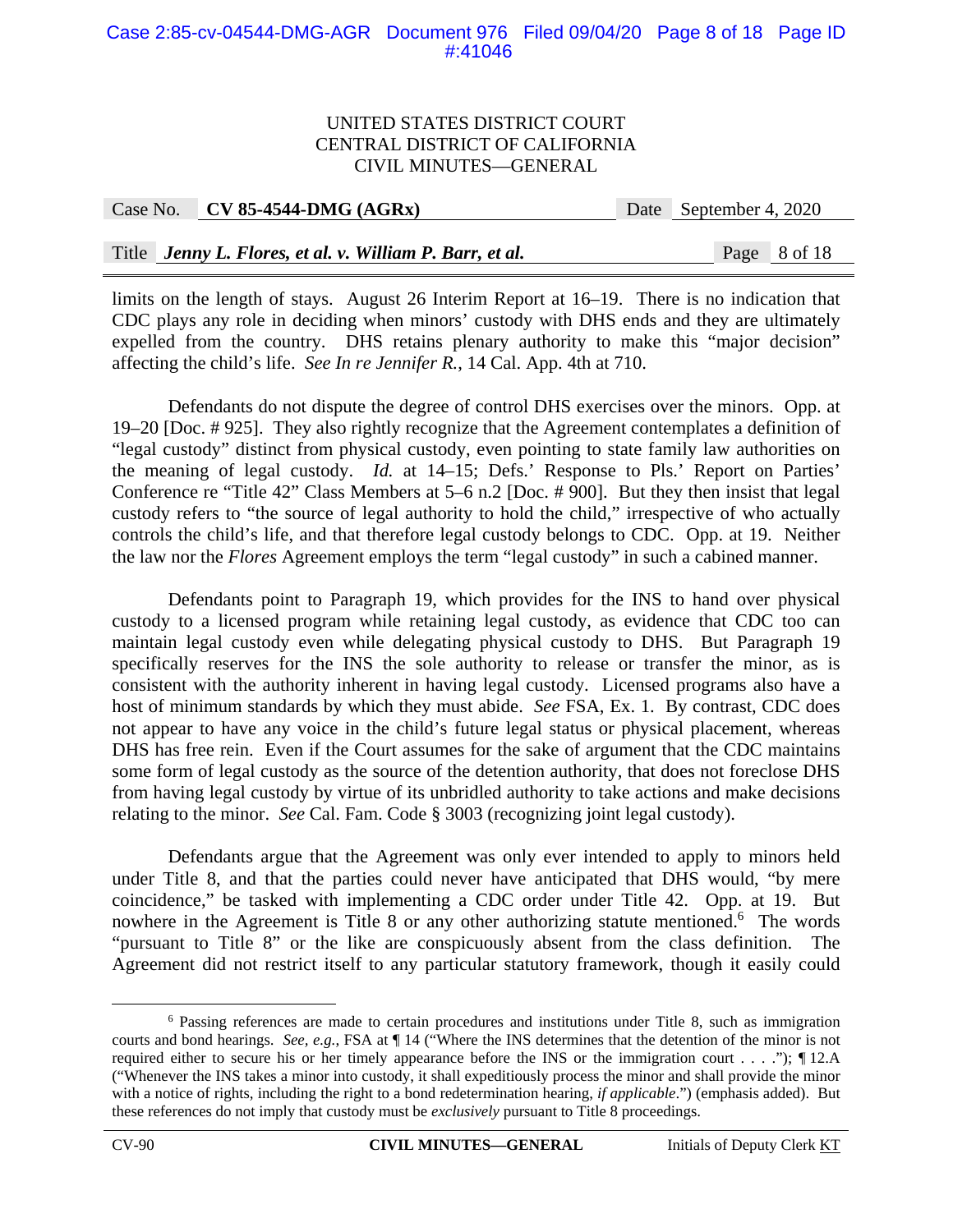### Case 2:85-cv-04544-DMG-AGR Document 976 Filed 09/04/20 Page 9 of 18 Page ID #:41047

#### UNITED STATES DISTRICT COURT CENTRAL DISTRICT OF CALIFORNIA CIVIL MINUTES—GENERAL

Case No. **CV 85-4544-DMG (AGRx)** Date September 4, 2020

### Title *Jenny L. Flores, et al. v. William P. Barr, et al.* Page 9 of 18

have done so. The Court will not insert such a limitation into the Agreement when the plain meaning is evident. Indeed, it very well may be unprecedented and unanticipated for DHS to detain minors pursuant to Title 42. *Cf. Flores v. Lynch*, 828 F.3d 898, 906 (9th Cir. 2016) ("[I]t is apparent that this agreement did not anticipate the current emphasis on family detention. . . . Nonetheless, the *Flores* Settlement, by its terms, applies to all 'minors in the custody' of ICE and DHS, not just unaccompanied minors.") (quoting *Bunikyte, ex rel. Bunikiene v. Chertoff*, No. A-07-CA-164-SS, 2007 WL 1074070, at \*3 (W.D. Tex. Apr. 9, 2007) (alteration in original)). But what the parties very much did anticipate is that when the successors to the INS held minors in their legal custody—whether "by mere coincidence" or not—the Agreement would apply.

Defendants also point to the purported statutory authority under which DHS implements Title 42, providing that "[i]t shall be the duty of the customs officers and of Coast Guard officers to aid in the enforcement of quarantine rules and regulations." 42 U.S.C. § 268. Defendants argue that "customs officers" were not a part of the old INS, and so even though they are subsumed by DHS now, in this capacity DHS is not a successor to the INS. This argument *might*  hold some water *if* the officials enforcing the Closure Order and detaining minors in their legal custody were truly customs officers operating separate and apart from immigration authorities. But that is not the case. The Capio Memo specifically tasks the U.S. Border Patrol—which was a part of the INS, *see* 6 U.S.C. § 251(1)—with apprehending persons under the Closure Order and determining their eligibility for Title 42 processes. Capio Memo at 1; *see also* Odom Decl., Ex. B at 17 (correspondence between legal service provider and Border Patrol agent regarding the custody of minor in Title 42 proceedings). Upon entering the Title 42 procedure, minors are placed into the "custody" of the Enforcement and Removal Operations ("ERO") division of ICE, which runs the hoteling operation. Harper Decl. at  $\P$  1–2. This same division takes custody of individuals when they are processed under Title 8. *See* Capio Memo at 3 ("ICE/ERO will take custody . . . and follow established procedures under Title 8 or Title 42 as applicable."). Defendants' declarant, an ERO official who testifies to overseeing minors' custody under Title 42, has appeared in this case before, testifying to her management of ICE Family Residential Centers ("FRCs"). *See* Decl. of Mellissa Harper at ¶ 1 [Doc. # 746-12]. In fact, at least 21 children held under Title 42 were at one point transferred to an FRC or ORR facility, where presumably they were overseen by the same staff managing those held there under Title 8. *See*  July Data Summary at 21–23.

By its terms, the Closure Order applies only to persons "who would otherwise be introduced into a congregate setting in a land Port of Entry (POE) or Border Patrol station"—in other words, to those who would otherwise enter into Title 8 proceedings. 85 Fed. Reg. at 17,061. And as discussed above, the officials with custody of the minors maintain plenary authority to transfer them from Title 42 to Title 8 proceedings. There is no question that the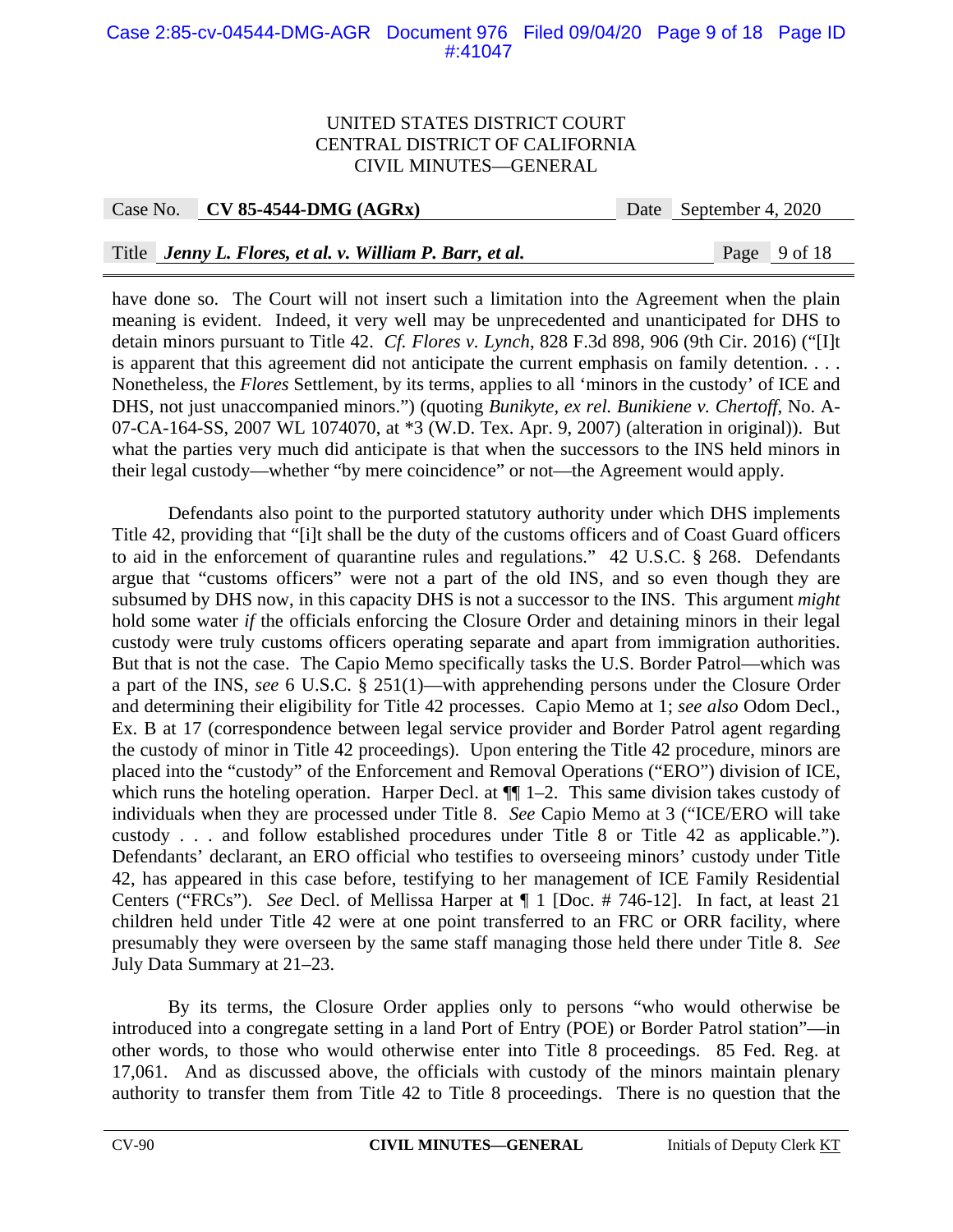### Case 2:85-cv-04544-DMG-AGR Document 976 Filed 09/04/20 Page 10 of 18 Page ID #:41048

#### UNITED STATES DISTRICT COURT CENTRAL DISTRICT OF CALIFORNIA CIVIL MINUTES—GENERAL

| Case No. CV 85-4544-DMG $(AGRx)$                         | Date September 4, 2020 |                 |
|----------------------------------------------------------|------------------------|-----------------|
|                                                          |                        |                 |
| Title Jenny L. Flores, et al. v. William P. Barr, et al. |                        | Page $10$ of 18 |

immigration authorities of the United States are detaining the minors in their legal custody. These authorities are clearly the successors to the INS and so are squarely bound by the *Flores*  Agreement, regardless of what statute they purport to be acting under. *See Flores v. Sessions*, 862 F.3d at 879 ("The government remains bound by its bargain in the *Flores* Settlement, regardless of which agency may now be charged with caring for unaccompanied minors. The acronyms have changed, but the effect remains the same."). A contrary result would be to endorse a shell game.

### **3. Reconciling the** *Flores* **Agreement with Title 42 Requirements**

Defendants also maintain that the *Flores* Agreement cannot be interpreted in such way as to conflict with the requirements of Title 42. In particular, they argue that placing minors in licensed programs would necessitate their "introduction" into the United States, which Title 42 specifically prohibits. Opp. at 17. But there is no reason why sending minors to licensed facilities would "introduce" them into the United States any more than putting them up in hotels in Phoenix, Houston, and San Antonio already has. *See* August 26 Interim Report at 13. Indeed, to the extent that Title 42 is meant to protect against the introduction of infectious diseases, Defendants have failed to demonstrate how hotels, which are otherwise open to the public and have unlicensed staff coming in and out, located in areas with high incidence of COVID-19, are any better for protecting public health than licensed facilities would be. *See id.* at 13–14; *see also* Part IV.B.2, *infra*. Moreover, in 2008—after both Title 42 and the *Flores* Agreement were implemented—Congress passed the Trafficking Victims Protection Reauthorization Act ("TVPRA"), which codified many of the same protections that the *Flores* Agreement guarantees to unaccompanied minors, including the requirement for *any* agency to transfer unaccompanied minors to ORR within three days. *See Flores v. Sessions*, 862 F.3d at 880–81; *see also* 8 U.S.C. § 1232(b)(3).<sup>7</sup> If Title 42 precludes compliance with the *Flores* Agreement requirement to place minors in licensed programs, then it would also preclude compliance with the TVPRA. The Court need not force a construction that would render the Agreement and the TVPRA incompatible with Title 42 when a perfectly reasonable interpretation that harmonizes them is available. *See Morton v. Mancari*, 417 U.S. 535, 551 (1974) ("[W]hen two statutes are capable

 $\frac{1}{7}$ <sup>7</sup> Section 1232(b)(3) states unambiguously:

Except in the case of exceptional circumstances, *any* department or agency of the Federal Government that has an unaccompanied alien child in custody shall transfer the custody of such child to the Secretary of Health and Human Services not later than 72 hours after determining that such child is an unaccompanied alien child.

<sup>8</sup> U.S.C. § 1232(b)(3) (emphasis added).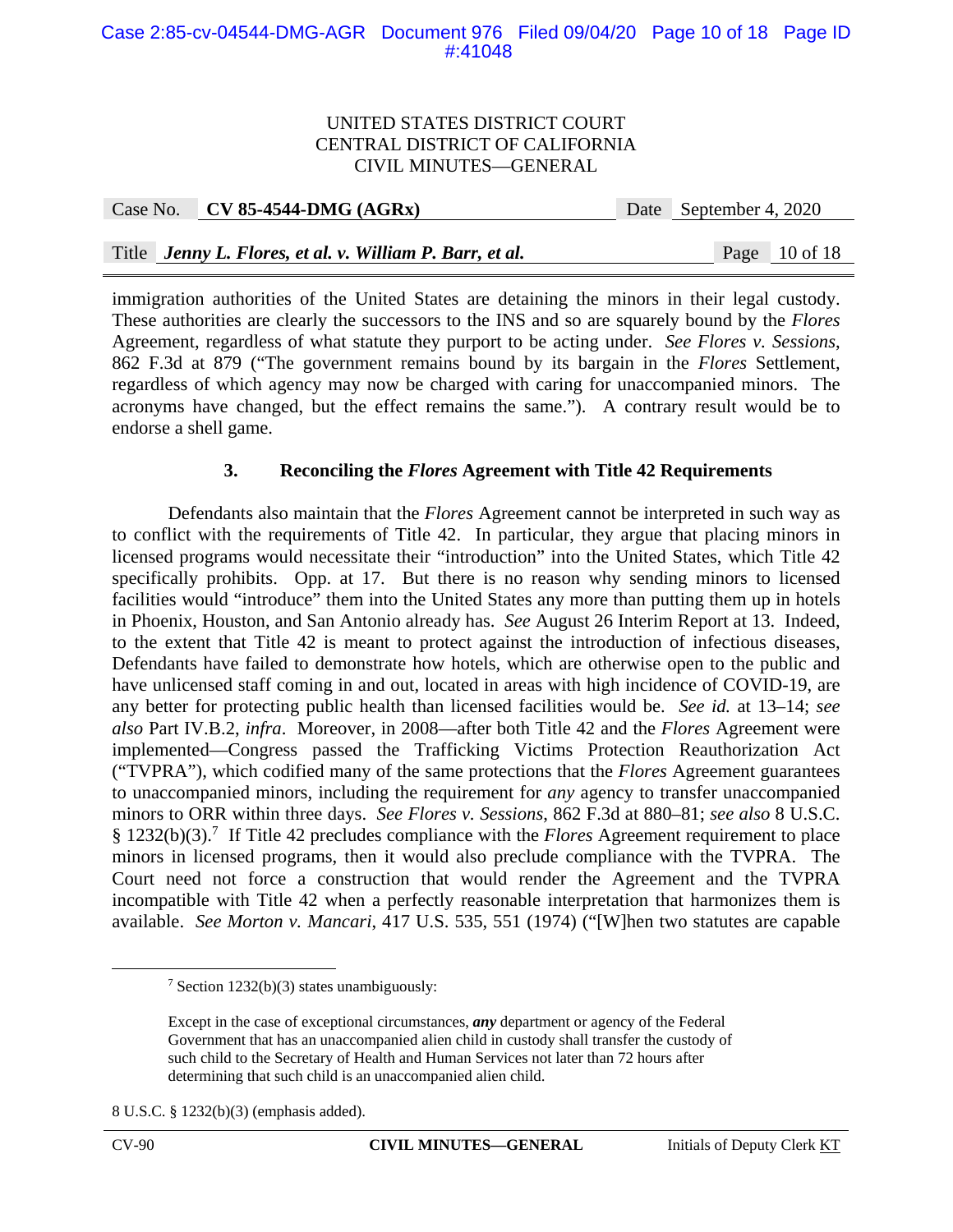### Case 2:85-cv-04544-DMG-AGR Document 976 Filed 09/04/20 Page 11 of 18 Page ID #:41049

#### UNITED STATES DISTRICT COURT CENTRAL DISTRICT OF CALIFORNIA CIVIL MINUTES—GENERAL

| Case No. $\vert$ CV 85-4544-DMG (AGRx)                   | Date September 4, 2020 |                 |  |
|----------------------------------------------------------|------------------------|-----------------|--|
|                                                          |                        |                 |  |
| Title Jenny L. Flores, et al. v. William P. Barr, et al. |                        | Page $11$ of 18 |  |

of co-existence, it is the duty of the courts, absent a clearly expressed congressional intention to the contrary, to regard each as effective.").

Defendants also argue that the *Flores* Agreement was intended to address "longer term immigration custody," making it at odds with the "short-term purposes" of Title 42. Opp. at 17. First, the Court questions Defendants' premise—the Agreement very much accounted for the short term, requiring the INS to place a minor within three days or as expeditiously as possible, and specifically setting requirements for safe and sanitary conditions in the interim period when the INS holds minors in detention. Agreement at ¶ 12.A; *see also* July 24, 2015 Order, 212 F. Supp. 3d at 880–82 (applying Paragraph 12 to short-term holding cells at Border Patrol stations). If Title 42 were solely a short-term framework, then it would not result in minors being held for as many as 28 days. But even if this analysis has some value, the two remain perfectly reconcilable. So long as Title 42 procedures remain sufficiently brief so as not to lead to minors' prolonged detention, then Defendants do not have to worry about the *Flores* Agreement. This was true, for example, when hoteling was used in the past for a day or two preceding longdistance deportation flights or to accommodate unexpected flight cancellations or delays. *See*  July 22 Interim Report at 11. But if the process results in detention for any real amount of time, as is clearly the case here, then the Agreement's protections are triggered.

Moreover, DHS has already held at least some minors subject to Title 42 in licensed ORR facilities. In July alone, two children were held in ORR custody while awaiting expulsion under Title 42, and at least one child was transferred from an ORR facility to a hotel before being expelled under Title 42. *See* July Data Summary at 21. Two minors were even transferred from hotels to ORR *after testing positive for COVID-19*. *See* August 26 Interim Report at 20. If transferring covered minors to licensed facilities were truly an affront to Title 42, then DHS has already violated the law several times over.<sup>8</sup>

#### **B. Title 42 Custody's Compliance with the** *Flores* **Agreement**

Having determined that the Court has jurisdiction to hear Plaintiffs' complaints, the Court now turns to the merits of the motion to enforce. Plaintiffs raise a number of ways in which the Title 42 hoteling operation purportedly violates the *Flores* Agreement.

 $\frac{1}{8}$ <sup>8</sup> Because the Court finds that DHS unquestionably has legal custody of the minors within the meaning of the *Flores* Agreement, it need not address whether CDC, if it too has legal custody, would be considered a successor in interest to the INS.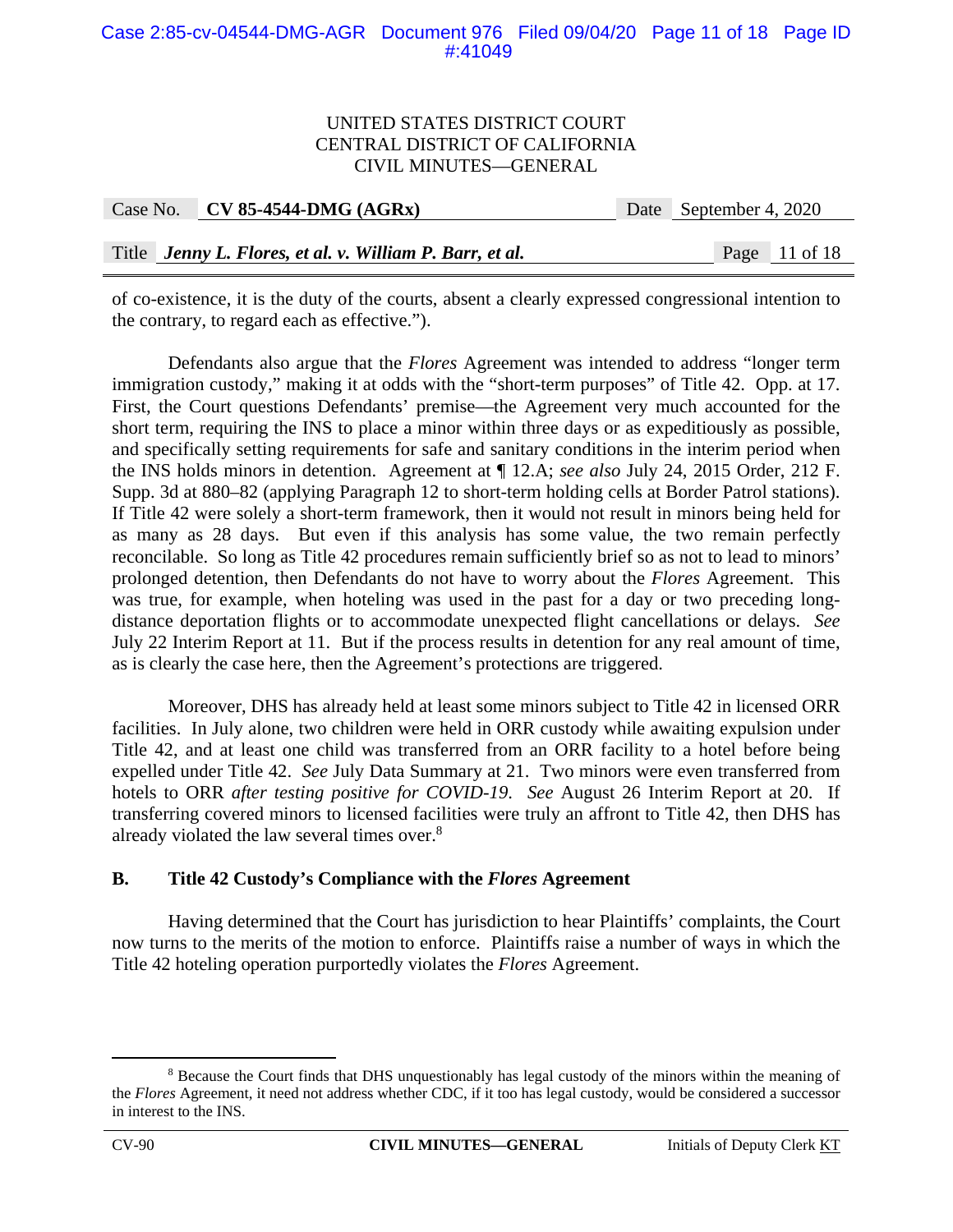| Case No. CV 85-4544-DMG $(AGRx)$                         | Date September 4, 2020 |                 |
|----------------------------------------------------------|------------------------|-----------------|
|                                                          |                        |                 |
| Title Jenny L. Flores, et al. v. William P. Barr, et al. |                        | Page $12$ of 18 |

# **1. Placement in a Licensed Program**

The *Flores* Agreement requires that, if there is no qualified adult or entity that can take custody, DHS must transfer the minor to a "licensed program" within three days of their arrest or, in cases of an "emergency or influx," "as expeditiously as possible." FSA at ¶¶ 12, 19. Licensed programs are those that are "licensed by an appropriate State agency to provide residential, group, or foster care services for dependent children." *Id.* at ¶ 6.

There is no dispute that hoteling is not a licensed program. DHS's contractor, MVM, is not licensed by a state agency to provide care for children. The hoteling also does not meet a number of requirements of licensed programs under the Agreement, including providing an individualized needs assessment, educational services, daily outdoor activity, and counseling sessions, among others. *Id.*, Ex. 1 at  $\P$  A.3–7; July 22 Interim Report at 12. Rather, Defendants argue that hotel stays are only short-term, and minors are removed from the placement as expeditiously as possible under the circumstances required by the Title 42 process. Opp. at 22– 25.

On average, children spend approximately five days in hotels. August 26 Interim Report at 16. Over three-quarters of minors stay for three days or more. July Data Summary at 14–15. The Court acknowledges that the COVID-19 pandemic presents an "emergency" situation that could slow down the rate of placements. Care would have to be taken not to group too many children together in close quarters, and this may cause transportation delays. Nonetheless, Defendants fail to show how diverting children to hotels, rather than immediately sending them to licensed facilities in the same region with ample accommodations, in any way expedites the process. Instead, they again argue that doing so would controvert Title 42 by "introducing" minors into the United States. Opp. at 23–24. As discussed above, sending children to licensed facilities is no more an "introduction" than sending them to hotels is. In fact, the reverse is true given that hotels are public accommodations open to all manner of guests.

Moreover, this Court has previously relaxed the three-day transfer requirement when Defendants acted "in good faith and in the exercise of due diligence" to expeditiously transfer minors to licensed programs. August 21, 2015 Order, 212 F. Supp. 3d 907, 914 (C.D. Cal. 2015). Here, hoteling is *not* part of a good faith effort towards placing children in licensed programs. It would be one thing if hoteling served as a temporary stopgap in the process of cautiously sending children to licensed facilities with all deliberate speed given the extenuating circumstances of the pandemic. But that is not what the hotel placements are for. Hoteling has *fully replaced* licensed programs for minors in Title 42 custody for the period prior to expulsion. *See* July 22 Interim Report at 17; July Data Summary at 17, 19, 21 (only 3 out of 197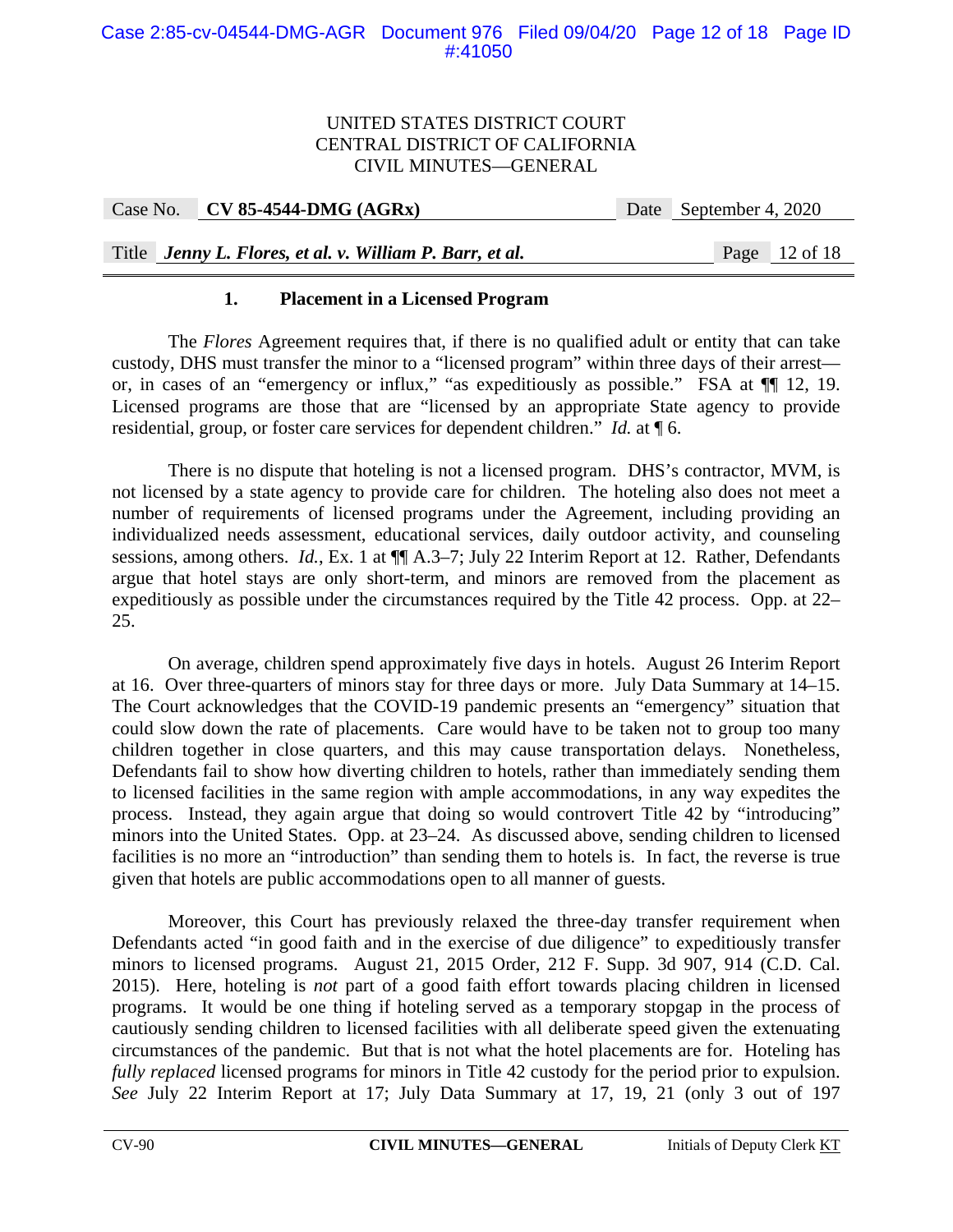# Case 2:85-cv-04544-DMG-AGR Document 976 Filed 09/04/20 Page 13 of 18 Page ID #:41051

### UNITED STATES DISTRICT COURT CENTRAL DISTRICT OF CALIFORNIA CIVIL MINUTES—GENERAL

Case No. **CV 85-4544-DMG (AGRx)** Date September 4, 2020

# Title *Jenny L. Flores, et al. v. William P. Barr, et al.* Page 13 of 18

unaccompanied hotelled children were transferred from the hotel to ORR while remaining in Title 42 custody). Significantly, ORR shelters were 97% vacant as of August 22, 2020, with a capacity of over *10,000* beds. August 24, 2020 ORR Juvenile Coordinator Report at 3 [Doc. # 932-2]. All 197 unaccompanied minors hotelled in July could have been sent to ORR without making a dent in the facilities' capacity—making Defendants' claim that hoteling is necessary to alleviate an emergency ring especially hollow. Meanwhile, as discussed further below, hoteling presents particular vulnerabilities to COVID-19. *See* Part IV.B.2, *infra*. Defendants cannot seriously argue in good faith that flouting their contractual obligation to place minors in licensed programs is necessary to mitigate the spread of COVID-19. Therefore, the Court finds Defendants have materially breached their duty under Paragraphs 12 and 19 to place minors in licensed facilities as expeditiously as possible.

# **2. Safe and Sanitary Conditions**

Paragraph 12.A of the *Flores* Agreement also requires that, immediately following arrest, DHS shall hold minors in conditions that are "safe and sanitary" and that recognize "the particular vulnerability of minors." These requirements include "protecting children from developing short- or long-term illnesses as well as protecting them from accidental or intentional injury." *Flores v. Barr*, 934 F.3d at 916 n.6. They do not incorporate specific standards nor are they limited to the other enumerated requirements of Paragraph 12. *Id.* at 916. Rather, they encompass those safeguards that "reflect a commonsense understanding" of what safe and sanitary conditions, with concern for the particular vulnerability of minors, require. *Id.* 

According to Defendants, upon leaving CBP stations, minors or their family members are given an age- and gender-appropriate travel kit that includes basic hygiene items such as soap, shampoo, a toothbrush, toothpaste, deodorant, and feminine hygiene products. Harper Decl. at ¶ 13. In the hotel rooms, they receive clothes, beds, a backpack, snacks, water, three hot meals a day, and showers. *Id.* at ¶¶ 14–16. The rooms are cleaned regularly. *Id.* at ¶ 18. The hotels appear to be mainstream chains that offer mid-tier accommodations. August 26 Interim Report at 19. The Court appreciates these efforts and finds that they are generally sanitary under normal circumstances.

But that does not end the inquiry. The detention must also be "safe," keeping in mind the "particular vulnerability of minors." *See Flores v. Barr*, 934 F.3d at 915 ("Courts interpreting the language of contracts should give effect to every provision, and an interpretation which renders part of the instrument to be surplusage should be avoided.") (quoting *United States v. 1.377 Acres of Land*, 352 F.3d 1259, 1265 (9th Cir. 2003)) (internal quotation marks omitted). Each minor is overseen by an MVM "Transportation Specialist," who remains inside the room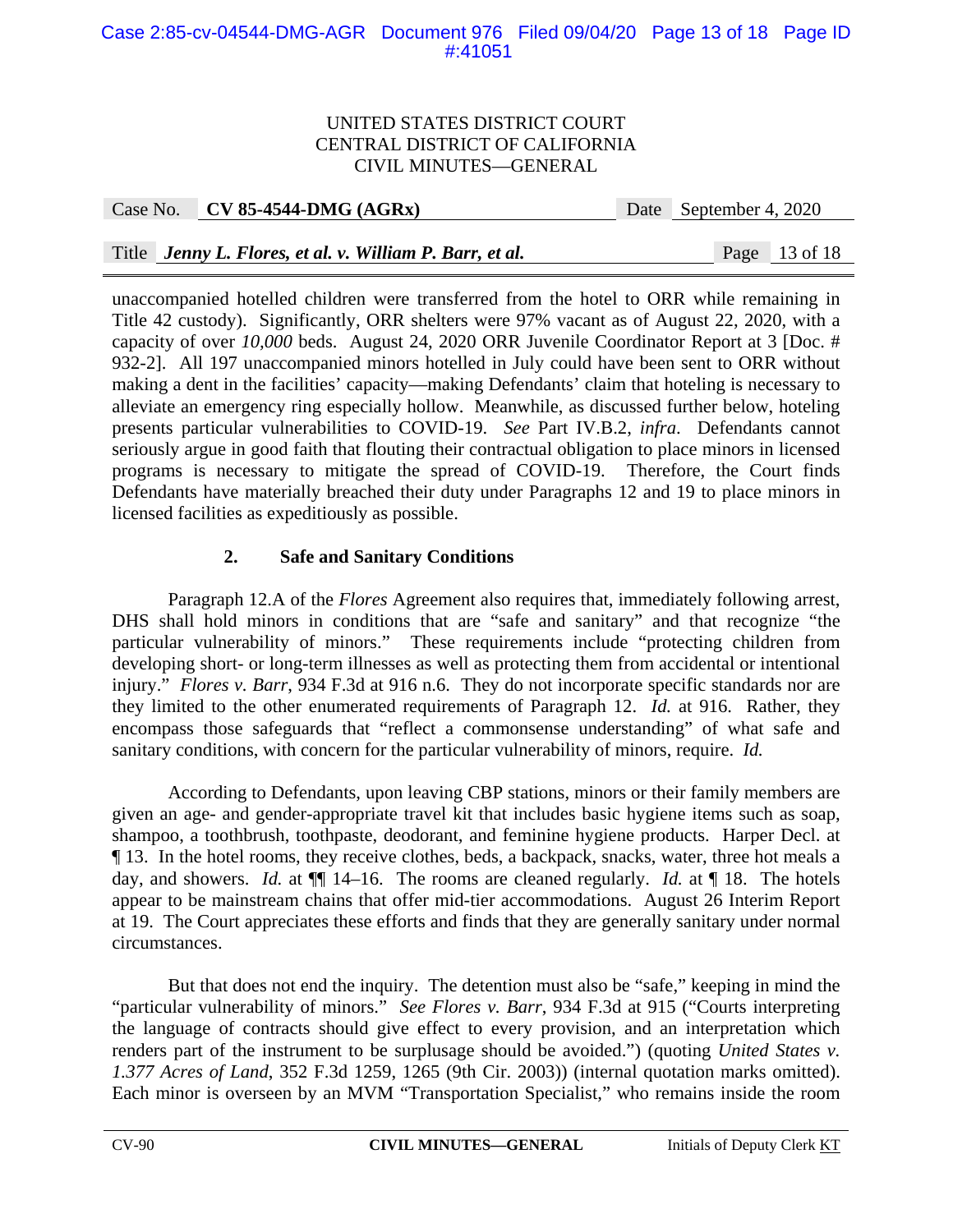### Case 2:85-cv-04544-DMG-AGR Document 976 Filed 09/04/20 Page 14 of 18 Page ID #:41052

#### UNITED STATES DISTRICT COURT CENTRAL DISTRICT OF CALIFORNIA CIVIL MINUTES—GENERAL

Case No. **CV 85-4544-DMG (AGRx)** Date September 4, 2020

### Title *Jenny L. Flores, et al. v. William P. Barr, et al.* Page 14 of 18

and within the line-of-sight of the child or family members at all times in order "to safeguard the minors and family groups/units." Harper Decl. at ¶¶ 6–7. These Transportation Specialists are required to have a high school diploma and three years of experience "in a field related to law, social work, detention, corrections, or similar occupational area" (or two years of experience, if they have an associate degree). *Id.* at ¶ 3. The Specialists are employed by ICE's contractor, MVM, about which Defendants provide little information other than that it is "a company specializing in the transportation and care of this vulnerable population." *Id.* at  $\P$  2. "Most" Specialists are native Spanish speakers, and they "interact" with unaccompanied minors by "playing board or video games or watching television and movies (chosen by the minor) in order to keep them comfortable, engaged, and at ease." *Id.* at ¶¶ 9–10.

The Independent Monitor and Dr. Wise have raised concerns with this lack of qualified, specialized supervision, especially for younger, unaccompanied children. August 26 Interim Report at 19–20; July 22 Interim Report at 17, 19. The Court agrees. Children as young as 10 are left alone with an adult who has no qualifications or training in childcare. Defendants offer no formal protocols for how MVM Specialists are to adequately care for unaccompanied minors, other than vague assurances that they "interact" with the children by playing games or turning on the TV. There appear to be no separate standards for how 10-year-olds are cared for compared to 17-year-olds, despite the significant developmental differences and "particular vulnerability" of younger children. *See* July 22 Interim Report at 19 ("It is also important to recognize that a detention experience need not require mistreatment to be traumatic for a young child."). Put simply, Defendants' purported "list of amenities is not a system of care for children of different ages and developmental stages." August 26 Interim Report at  $21.9$ 

Moreover, oversight of the hoteling program is vague and minimal. MVM "quality control compliance specialists" are on site, but Defendants give no indication as to whether they have formal qualifications or follow specific procedures. *See* Harper Decl. at ¶ 5. ICE personnel are physically present at one hotel, and "regularly visit" the others "to ensure compliance," but again, Defendants provide no information about their qualifications or procedures—or indeed, even what "compliance" looks like. *See id.* at ¶ 11. The only "independent" oversight consists of ICE's contractor conducting "virtual" inspections, which have occurred in all three cities but not necessarily in all hotels. Defendants do not provide any details as to these inspections. *See id.* at ¶ 12.

 $\frac{1}{9}$  While the words "system of care" do not appear in the *Flores* Agreement, the phrase has similar connotations to concepts that *are* in the Agreement, such as "setting appropriate to the minor's age and special needs," "special concern for their particular vulnerability as minors," and "safe." FSA at  $\P$ [11–12.A.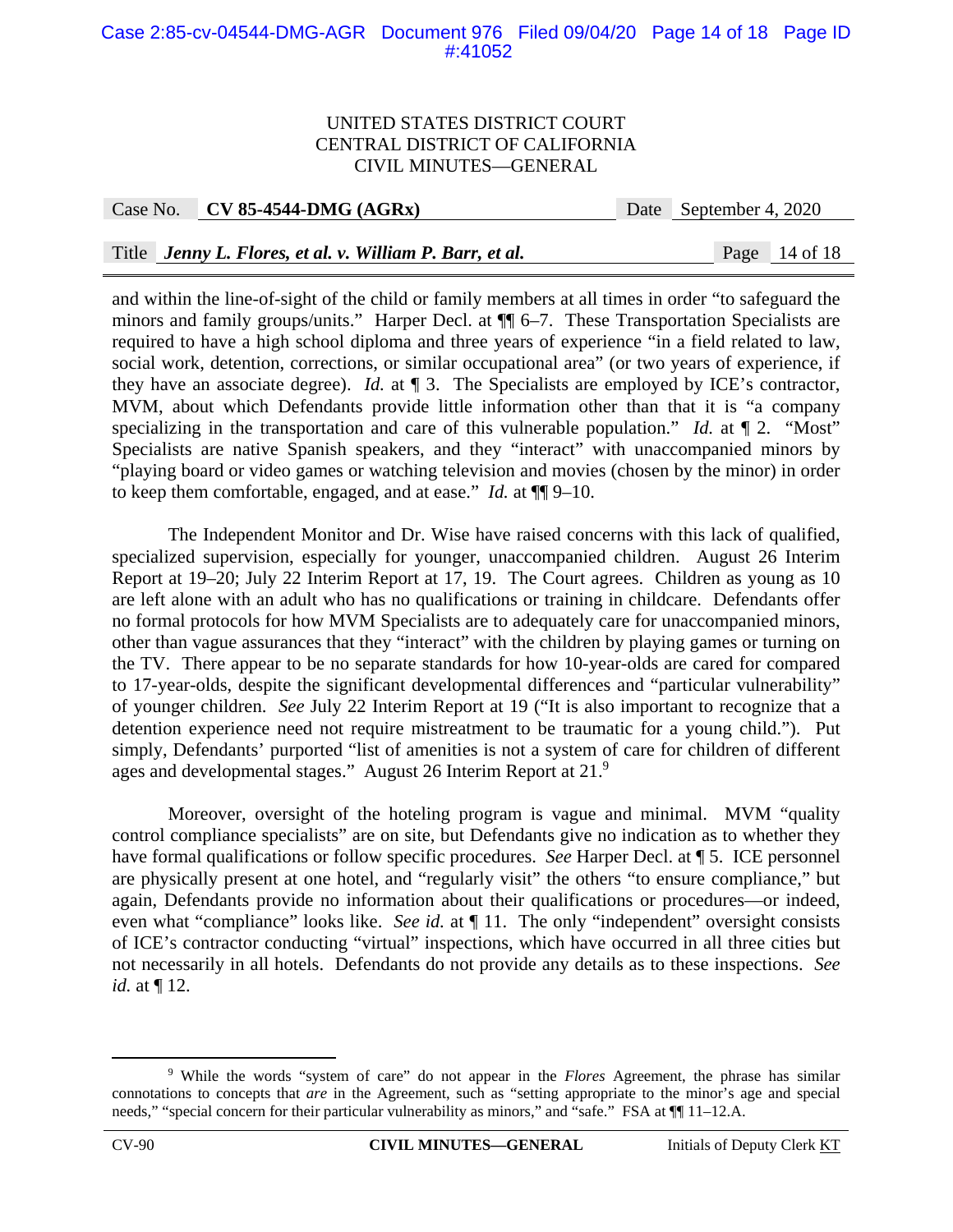### Case 2:85-cv-04544-DMG-AGR Document 976 Filed 09/04/20 Page 15 of 18 Page ID #:41053

### UNITED STATES DISTRICT COURT CENTRAL DISTRICT OF CALIFORNIA CIVIL MINUTES—GENERAL

| Case No. $\vert$ CV 85-4544-DMG (AGRx)                   | Date September 4, 2020 |  |
|----------------------------------------------------------|------------------------|--|
|                                                          |                        |  |
| Title Jenny L. Flores, et al. v. William P. Barr, et al. | Page $15$ of 18        |  |

The Court finds that these conditions are not adequately safe and do not sufficiently account for the vulnerability of unaccompanied minors in detention.

Additionally, this Court has previously held that "safe and sanitary" conditions require measures to prevent the spread of COVID-19. *See* April 24, 2020 Order at 4–5 [Doc. # 784]. ICE provides masks, gloves, hand sanitizer, and cleaning wipes, and surfaces are regularly sanitized and wiped. Harper Decl. at  $\P$  18. Transportation Specialists regularly have their temperatures taken and respond to COVID-19 related questions prior to beginning their shift, and children also have their temperatures taken daily. *Id.* at ¶ 19; July 22 Interim Report at 16. Medical professionals are on site and conduct daily screenings. Harper Decl. at ¶ 20.

On the other hand, detainees and MVM staff are not regularly tested for COVID-19, except before detainees depart the country. July 22 Interim Report at 16. The hotel staff, including housekeeping and others who may enter the rooms, fall outside of any protective measures. *Id.* at 18–19. The hotels are open to the public and located in cities such as McAllen, El Paso, Phoenix, Houston, and San Antonio, which have all experienced high rates of local COVID-19 transmission. *See id.* at 13–14; August 26 Interim Report at 13–14. Hotels in general have a high-turnover population of travelers, a group at high risk of transmitting COVID-19. Many of the hotels are located adjacent to airports. *See* July Data Summary at 16. Also, ICE and MVM have no specific protocols in place for when minors or family members test positive for COVID-19. *See* July 22 Interim Report at 19–20; August 26 Interim Report at 20– 21. Some individuals at hotels who tested positive were transferred to ORR or FRCs, while others remained quarantined at the hotel. *Id.* 

On balance, the Court finds that the hotel program is not safe with respect to preventing minors from contracting COVID-19 or providing the type of care and supervision suitable for unaccompanied minors.

# **3. Access to Counsel**

Plaintiffs raise particular concern with the inability of counsel to discover, locate, and contact minors detained in hotels. Mot. at 21–22. Defendants provided no notice to Plaintiffs' counsel that minors were being held in hotels—lawyers only discovered the program when family members called to seek help. *See* Vargas Decl. at ¶ 14 [Doc. # 920-2]; Odom Decl. at ¶¶ 17–18; Nagda Decl. at ¶ 29; Corchado Decl. at ¶ 7 [Doc. # 920-6]. Legal services providers attest that they face unusual difficulty locating children within Title 42 custody, and DHS officials often are unable to provide accurate information as to where a child is at any given moment. *See* Corchado Decl. at ¶ 8 ("I have also found that immigration officials sometimes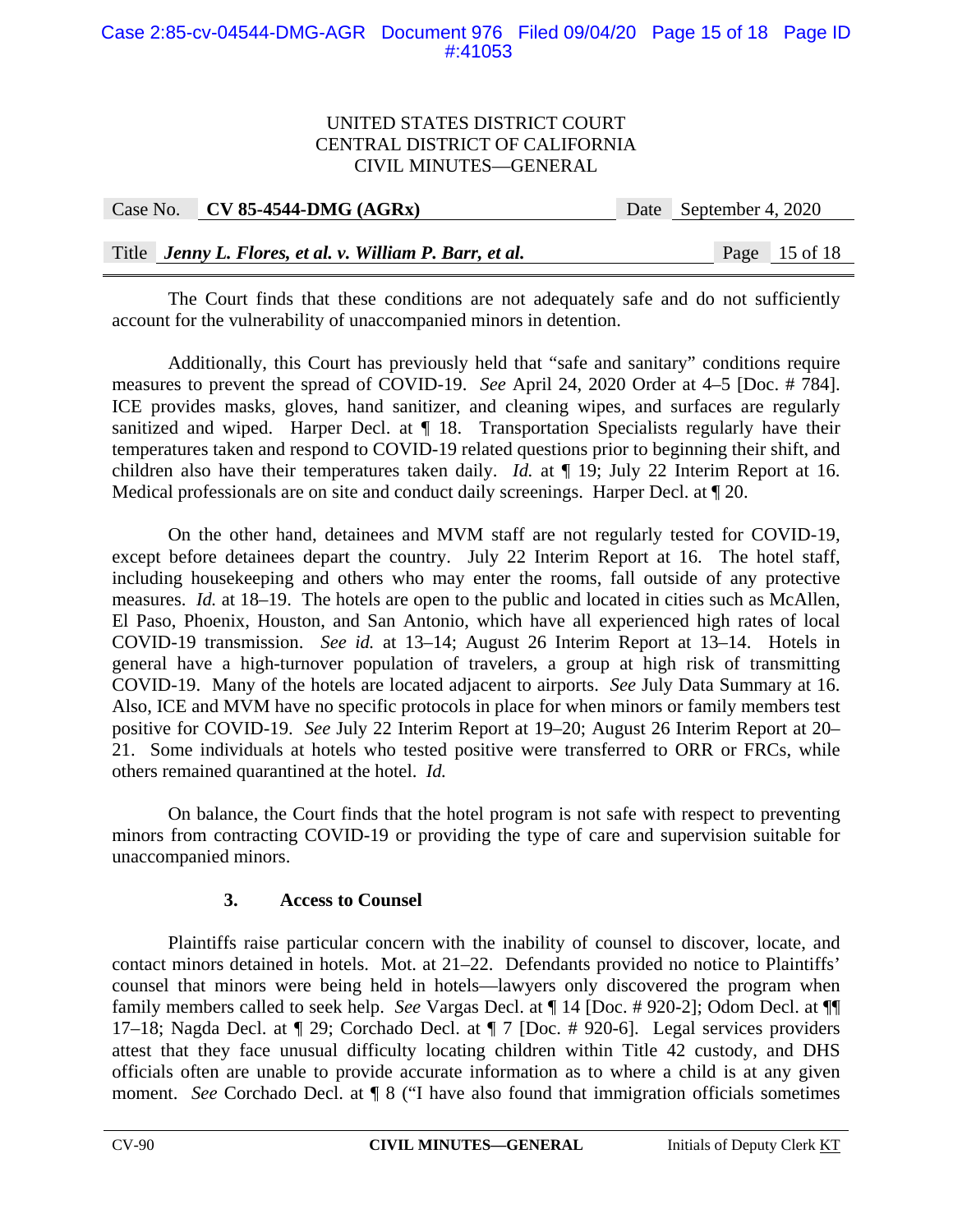### Case 2:85-cv-04544-DMG-AGR Document 976 Filed 09/04/20 Page 16 of 18 Page ID #:41054

#### UNITED STATES DISTRICT COURT CENTRAL DISTRICT OF CALIFORNIA CIVIL MINUTES—GENERAL

Case No. **CV 85-4544-DMG (AGRx)** Date September 4, 2020

# Title *Jenny L. Flores, et al. v. William P. Barr, et al.* Page 16 of 18

have conflicting information among agencies about who has custody of a child."); Nagda Decl. at ¶ 30 ("DHS has no designated point of contact, and we frequently reach out to multiple CBP and ICE officials when trying to locate each child."); Odom Decl. at ¶ 23 ("These contacts may involve repeated emails and telephone calls to CBP facilities and our known points of contact in CBP and ICE."). When attorneys were able to locate a child, ICE physically prevented them from entering the hotel. Vargas Decl. at ¶ 22 ("Unidentified men, who appeared to be contractors of DHS, refused to permit [Texas Civil Rights Project] attorneys to offer any legal services to these children."). ICE has also limited children's ability to speak to attorneys by phone. Corchado Decl. at ¶ 11 ("[T]here were delays of several days before children were able to speak to a lawyer, because DHS limited the phone calls that a child could make to family, which necessarily delays either the child or family being able to learn about legal assistance and reach out to any lawyer."); Odom Decl. at  $\P$  27 ("[C]hildren have reported to [Kids in Need of Defense] attorneys that while they were held in hotels or other unlicensed placements subject to Title 42, they were not told that they had a right to speak to a lawyer.").

Paragraph 32 of the *Flores* Agreement entitles Plaintiffs' counsel to visits with Class Members, even though the attorneys may not have the names of the minors in custody. Defendants do not dispute any of Plaintiffs' accounts, but simply offer that minors are provided "a minimum of one phone call a day," with additional phone calls allowed "upon request." Harper Decl. at  $\P$  21. If an attorney has a notice of appearance on record, or if a minor requests an attorney call, "the call is scheduled and facilitated as soon as possible." *Id.* 

As the legal services providers' experiences demonstrate, this process is woefully inadequate and not substantially compliant with Paragraph 32. The Agreement contemplates attorneys having near-unfettered access to minors in custody, provided they meet certain wellestablished protocols. DHS instead puts the entire onus on the minor to seek out counsel, requiring children to have the wherewithal to put their one phone call a day towards retaining a lawyer. This is exactly the scenario the *Flores* Agreement intended to avoid. Paragraph 32 is straightforward in requiring that Plaintiffs' counsel be allowed to access the facilities and contact the minors, even if they do not yet know the identity of a specific minor.

# **V. CONCLUSION**

 Since March 2020, Title 42 has largely replaced the Title 8 framework at the southwest border. *See* August 26 Interim Report at 9–10 (showing sharp increase in Title 42 expulsions correlating with decline in Title 8 apprehensions). This Court is sensitive to the exigencies created by COVID-19 and recognizes that the pandemic may require temporary, emergency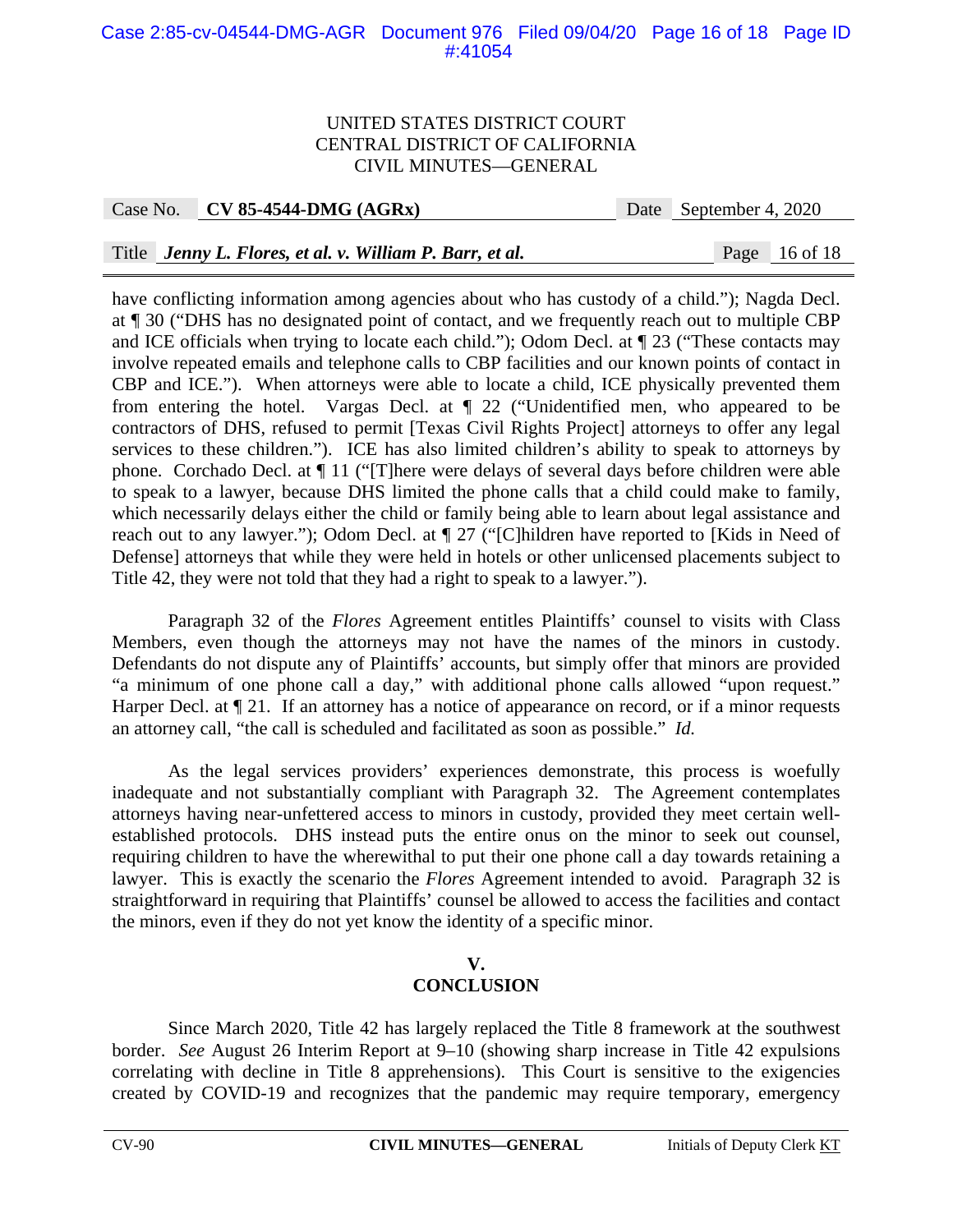### Case 2:85-cv-04544-DMG-AGR Document 976 Filed 09/04/20 Page 17 of 18 Page ID #:41055

#### UNITED STATES DISTRICT COURT CENTRAL DISTRICT OF CALIFORNIA CIVIL MINUTES—GENERAL

| Case No. CV 85-4544-DMG $(AGRx)$                         | Date September 4, 2020 |                 |
|----------------------------------------------------------|------------------------|-----------------|
|                                                          |                        |                 |
| Title Jenny L. Flores, et al. v. William P. Barr, et al. |                        | Page $17$ of 18 |

modifications to the immigration system to enhance public safety. But that is no excuse for DHS to skirt the fundamental humanitarian protections that the *Flores* Agreement guarantees for minors in their custody, especially when there is no persuasive evidence that hoteling is safer than licensed facilities. While the legality of the Closure Order generally is beyond the scope of this Court's jurisdiction, the Court *is* obligated to ensure that minors in DHS custody are not left in a legal no-man's land, where no enforceable standards apply. Defendants may not exploit Title 42 to send children in their legal custody "off into the night." *Flores v. Sessions*, 862 F.3d at 878 n.17 (quoting *Reno v. Flores*, 507 U.S. 292, 295 (1993)).

 In light of the foregoing, Plaintiffs' motion to enforce the *Flores* Agreement is **GRANTED**. The Court hereby **ORDERS** as follows:

- 1. All minors detained in the legal custody of DHS or ORR pursuant to Title 42 are Class Members as defined by Paragraph 10 of the *Flores* Agreement. Defendants shall comply with the Agreement with respect to such minors to the same degree as any other minors held in their custody.
- 2. Implementation of this Order shall be stayed until **September 8, 2020.** DHS shall cease placing minors at hotels by no later than **September 15, 2020**. Consistent with past practice, exceptions may be made for one to two-night stays while in transit or prior to flights, if minors are traveling longer distances, or due to unexpected flight delays. If other exigent circumstances arise that necessitate future hotel placements, Defendants shall immediately alert Plaintiffs and the Independent Monitor, providing good cause for why such unlicensed placements are necessary.
- 3. Except as provided in Paragraph 12.A of the *Flores* Agreement, DHS shall transfer all minors—both accompanied and unaccompanied—currently held in hotels to licensed facilities as defined in Paragraph  $6$  as expeditiously as possible.<sup>10</sup> Under Paragraph 12.A, if a bed in a licensed facility is immediately available, DHS shall generally make a licensed placement of class members within 72 hours of arrest or apprehension.
- 4. Plaintiffs' counsel shall be permitted to visit any facility where minors in Title 42 custody are held, and to meet with any minor held in Title 42 custody, in accordance

 $10$  The Court notes that while FRCs, where accompanied minors are likely to be placed as a practical matter, may be unlicensed facilities because they are secure, they at least have well-established standards of care and oversight in common with licensed facilities.